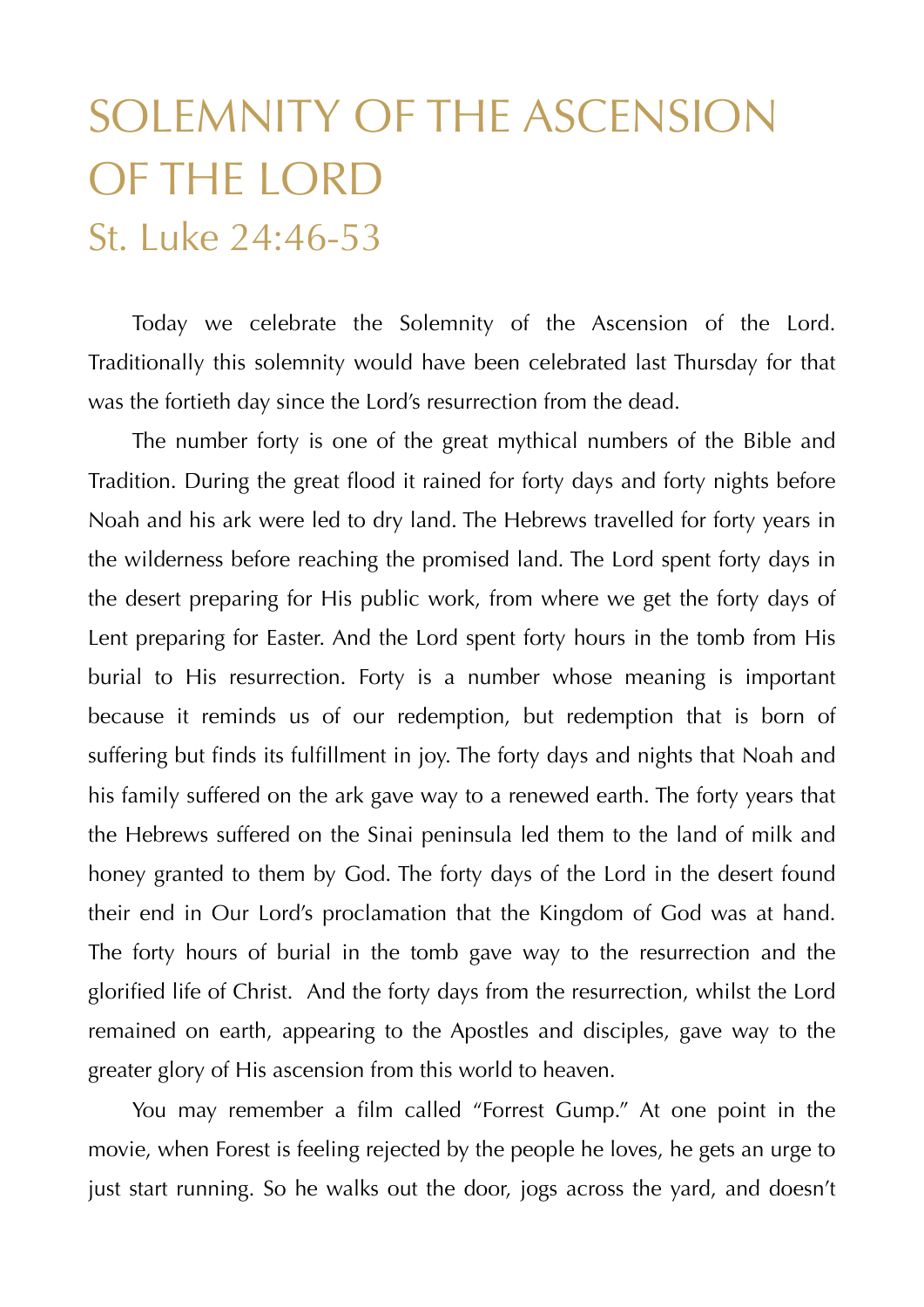stop. When he gets to the ocean and runs out of road, he just turns around and runs the other way. Throughout his run, he is filmed for the national news. When asked why he's running—"World peace? Women's rights?"—he answers, "I'm just running." Unintentionally, he sparks a nationwide following, whose run ends in the middle of the desert. Forrest stops, longhaired and long bearded, and turns around. The handful of joggers who have followed him wait in anticipation, "Quiet, he's 'gonna say something." "I'm kinda' tired," he says, "I think I'll go home now." Forrest walks through the small and silent crowd, and one of them yells after him, "Well, what are we supposed to do?"

 This is like St. Mary Magdalene at the tomb when she first sees the Lord after His resurrection. Her desire to run to Him and hold Him is met with His refusal, "Do not hold on to me, because I have not yet ascended to the Father. But go to my brothers and say to them, 'I am ascending to my Father and your Father, to my God and your God.'" Mary Magdalene is trying to recapture the past, something that has already been and now gone, to regain the relationship that she once has with Our Lord. But He says she mustn't look to what has been, for in and through the Cross Our Lord has revealed God and brought to fulfillment the task given to Him. The disciples are yet to experience the fruits of Our Lord's glory, but the days of being associated with Our Lord on earth are over. An entirely new world is being established through the hour that is in progress. In the Gospel of St. John, Our Lord only ever referred to God as His Father, only He was the son of God. Now, however, in His ascension to the Father His Father becomes our Father, and His God is our God.

 The mission of Christ, the Son of God who descended from heaven led to His passion and His being lifted up on the Cross. His going down into the tomb gave way to His rising up from the dead, and now His ascension into heaven and return to the Father.

 Our lives are dominated by ups and downs, by good times and bad, by comings and goings. We see the Mass as the source and summit of our faith, the